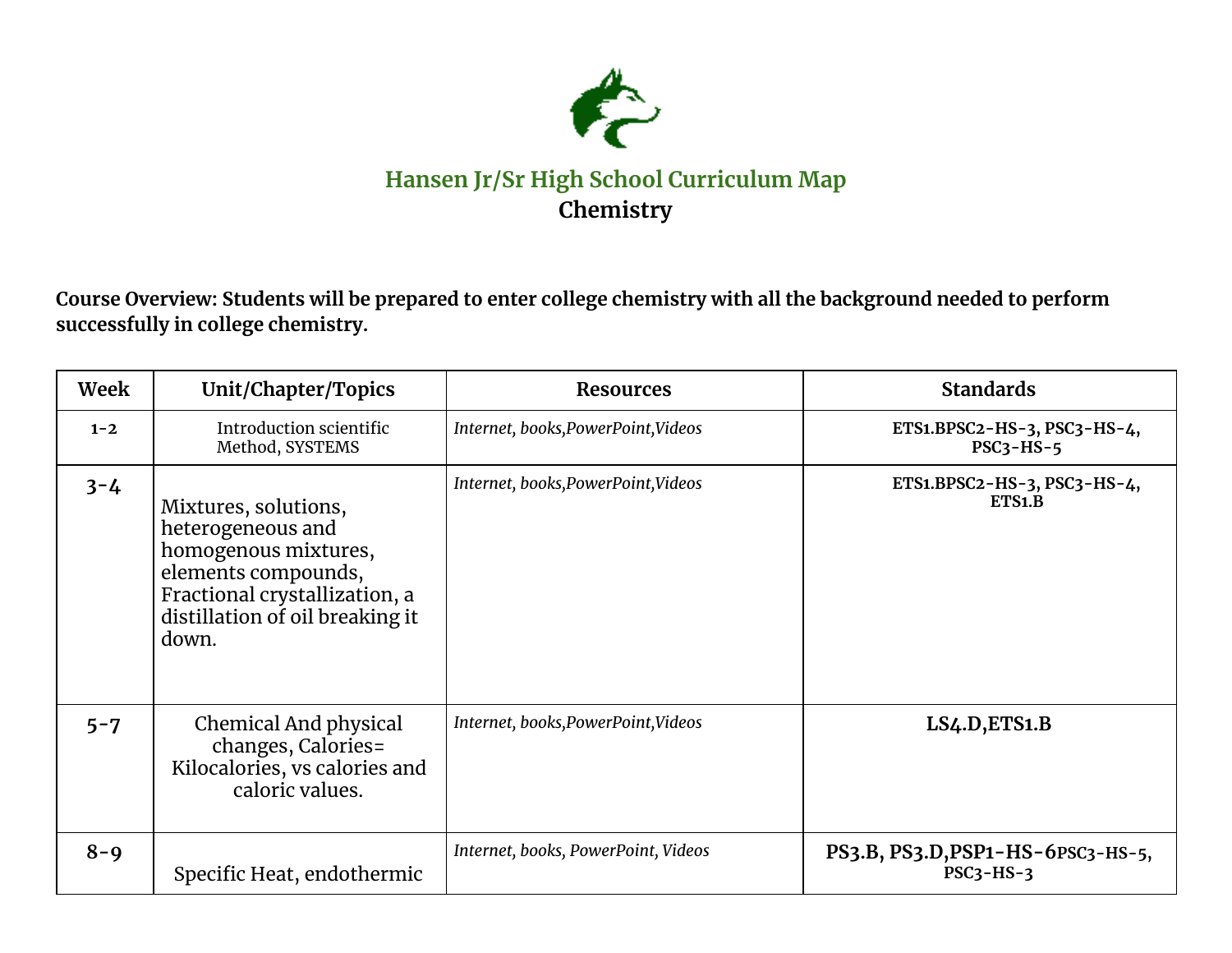|           | and exothermic reaction.<br>Calorimeter lab.<br>Conservation of energy the<br>laws of energy.                                                                      |                                     |                                                           |
|-----------|--------------------------------------------------------------------------------------------------------------------------------------------------------------------|-------------------------------------|-----------------------------------------------------------|
| $10 - 12$ | Robert Boyle, newtons laws,<br>Antoine Lavoisier, Joseph<br>Proust, DaltonConservation of<br>mass and definite proportions,<br>JJ Thompsons, plum pudding<br>model | Internet, books, PowerPoint, Videos | PS3.B, PS3.D, PSP1-HS-6PSC3-HS-5,<br>PSC3-HS-3, PSC4-HS-4 |
| $13 - 15$ | The Atom and its subatomic<br>particles, Hadrons, Leptons,<br>Antiparticles, etc. the particle<br>accelerator                                                      | Internet, books, PowerPoint, Videos | PSC1-HS-1, PS1.A, PS3.A                                   |
| $16 - 18$ | Nuclear decay fusion, fission,<br>spectroscopy,<br>electromagnetic energy, the<br>energy emitted by gaseous,<br>works by Bohr, Planck,<br>DeBroglie                | Internet, books, PowerPoint, Videos | $PSC-HS-2, PSC1-HS-4$                                     |
| 19        | <b>Finals</b>                                                                                                                                                      | Internet, books, PowerPoint, Videos |                                                           |
| $20 - 24$ | The Periodic Table of<br>elements, How to read the<br>table, Electron<br>configurations, and the Lewis<br>dot diagram. Students will                               | Internet, books, PowerPoint, Videos | PSC1-HS-1, PSC1-HS2                                       |